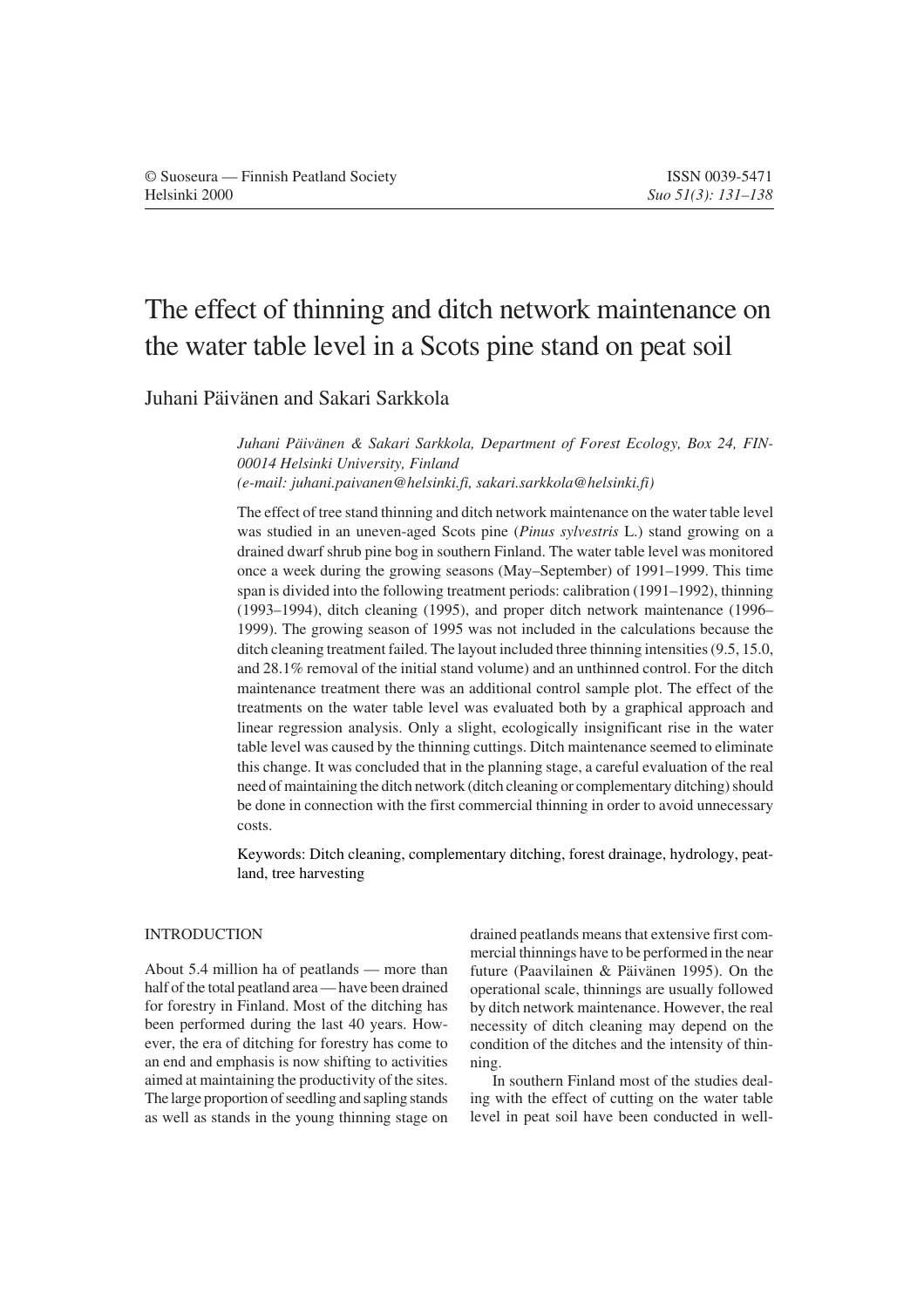

Fig. 1. The experimental design in Ahvenräme. A and B are main ditches and Aa–Ae are counter ditches. T indicates the location of the rocky threshold. Solid lines with short dashed lines are the ditches cleaned in September 1994. The long dashed line is complementary ditch B dug in June 1996.

stocked stands of Norway spruce (*Picea abies* (L.) Karst)) or Scots pine (*Pinus sylvestris* L.). A rise in the water table level has been demonstrated after a heavy thinning or clearcutting (Heikurainen & Päivänen 1970, Päivänen 1974, 1982). The water table response to cutting has usually been proportional to the volume removed. In northern Finland, the rise in the water table after a thinning cutting has been shown to be small (Hökkä & Penttilä 1995. In a comprehensive study performed in several locations in southern and central Finland, ditch cleaning and complementary ditching lowered the water table level by 4 and 6 cm, respectively, and simultaneous ditch cleaning and complementary ditching by 10 cm (Ahti & Päivänen 1997).

In these studies, however, treatments including both cutting and ditch network maintenance were not included.

The aim of this study was to assess, firstly, the effect of thinning cutting of different intensities, and secondly, the effect of ditch network maintenance on the water table level in a Scots pine stand growing on deep peat soil drained for forestry. The study site represents the developmental stage of a tree stand where the first commercial thinning is usually recommended for improving the stand structure.

## MATERIAL AND METHODS

#### **Study area and measurements**

The study was carried out in southern Finland  $(61°51'N; 24°16'E)$ . The altitude of the area is about 170 metres a.s.l. The annual mean temperature in the region is  $+ 3$ °C. The annual rainfall is about 600 mm and in the summer months (June– September), about 320 mm.

A set-up of permanent sample plots was established in an uneven-aged Scots pine (*Pinus sylvestris* L.) stand growing on an ombrotrophic pine bog (Ahvenräme) (Fig. 1). The site had been drained about 30 years earlier and represented the dwarf-shrub type according to the classification system developed for drained peatland forest sites (Laine 1989). Four sample plots (B51–B54) were marked from ditch to ditch and measured for tree stand characteristics in 1989, 1993 (immediately after the thinning cuttings) and 1998 (six years after the thinning cuttings). The average volume of the stand before the thinning cuttings was about 95 m<sup>3</sup> per ha, and thinning intensities varied from 9.5 to 28% of stand volume. An additional reference sample plot (so called pure control, sample plot B55) was established near the above-mentioned sample plots (see Fig.1) to provide com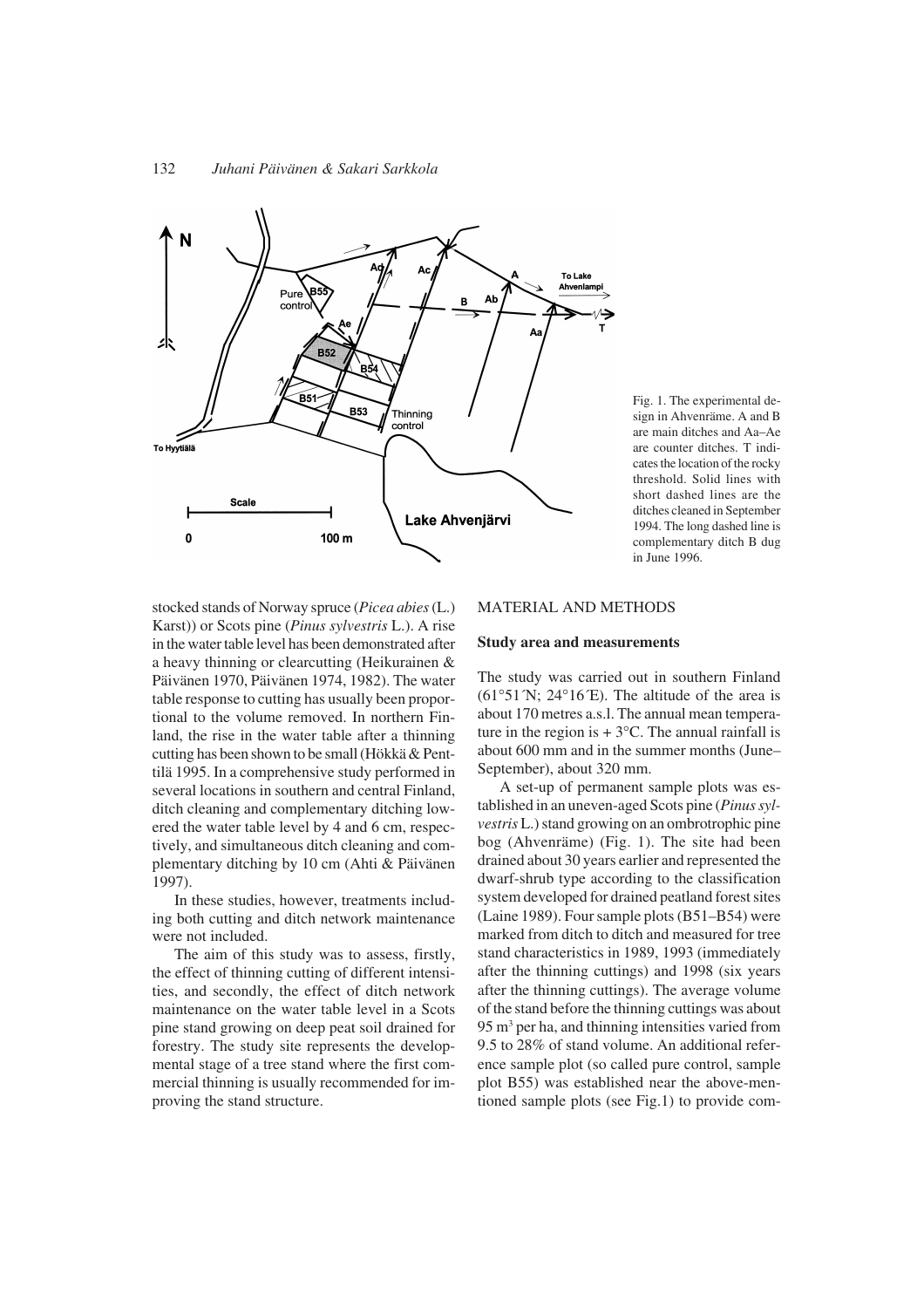ditch network maintenance was done during the whole study period. This sample plot was measured for tree stand characteristics only once (in 1998). For the stand characteristics at the time of the thinning cuttings, see Table 1.

Each sample plot was supplied with six groundwater wells, which were generally monitored once a week during the snow and frost free periods during 1991–1999. The vertical distance to the water table level (WTL) was measured with an accuracy of 1 mm from a benchmark following the slight swelling-shrinkage movement of the peat soil surface.

#### **Treatments**

The growing seasons 1991 and 1992 formed the calibration period (without treatments).

The thinning treatments were randomized for sample plots B51–54, sample plot B53 being a control for thinning, and B55 both for thinning and for ditch network maintenance. The experiment did not include replicates for the treatments. It was assumed that the possible thinning effects on the water table level would turn out in the order of thinning intensities. Tree harvesting was done carefully by using manual work for cutting and a light forwarder for hauling the trees to the

roadside during winter 1992–1993. The strip roads were laid outside the sample plots. The ditches were not damaged much by the harvesting operation.

Ditch cleaning was done by a ditch digger equipped with a hydraulic power transmission, wide track structure and ditch-digging scoop in September 1994. The aim was to clean the counter ditches (Fig. 1, ditches Ac, Ad, and Ae) to a depth of 90 cm, which is usual when working at an operational scale. Because the gradient was too small and the bad condition of the main ditch resulted in partially defective drainage, the ditch cleaning operation had to be further accomplished by digging a new main ditch (Fig. 1, complementary ditch B) and lowering the runoff threshold in June 1996. This was done to make sure that the counter ditches could be emptied.

## **Weather conditions during the growing seasons**

The gathered material covered the snow and frost free periods. The water table level is usually close to the soil surface in the spring after the snowmelt. Spring and early summer are often the most arid periods of the year in southern Finland. The water table level gradually drops because of the drainage effect of the ditch network and the evapo-

Table 1. Some pre-treatment and post-treatment stand characteristics at the date of thinning cuttings (spring 1993). B51, B52, B53, B54, B55 = sample plots.

|                                                                            | Thinning intensity    |                     |                       |                     |                            |  |  |
|----------------------------------------------------------------------------|-----------------------|---------------------|-----------------------|---------------------|----------------------------|--|--|
|                                                                            | Control<br><b>B53</b> | Light<br><b>B54</b> | Regular<br><b>B51</b> | Heavy<br><b>B52</b> | Pure control<br><b>B55</b> |  |  |
| Pre-treatment                                                              |                       |                     |                       |                     |                            |  |  |
| Volume $m^3$ ha <sup>-1</sup>                                              | 94                    | 100.7               | 87.5                  | 88.3                |                            |  |  |
| Removal $%$                                                                | $\Omega$              | 9.5                 | 15                    | 28.1                |                            |  |  |
| Stems $ha^{-1}$                                                            | 1378                  | 1410                | 1490                  | 1080                |                            |  |  |
| Removal $%$                                                                | $\theta$              | 14.3                | 41                    | 50.5                |                            |  |  |
| Post-treatment                                                             |                       |                     |                       |                     |                            |  |  |
| Volume $m^3$ ha <sup>-1</sup>                                              | 94                    | 91.1                | 74.5                  | 68.9                | 95.5                       |  |  |
| Stems $ha^{-1}$                                                            | 1378                  | 1033                | 760                   | 535                 | 772                        |  |  |
| $D$ 1.3 cm                                                                 | 13.9                  | 14.3                | 15.3                  | 18.1                | 17                         |  |  |
| Average stem size, litres                                                  | 68                    | 89                  | 98                    | 128                 | 123                        |  |  |
| Average volume growth, $m^3$ ha <sup>-1</sup> a <sup>-1</sup> (last 5 yr.) | 4.3                   | 4.9                 | 4                     | 3.9                 | 4.7                        |  |  |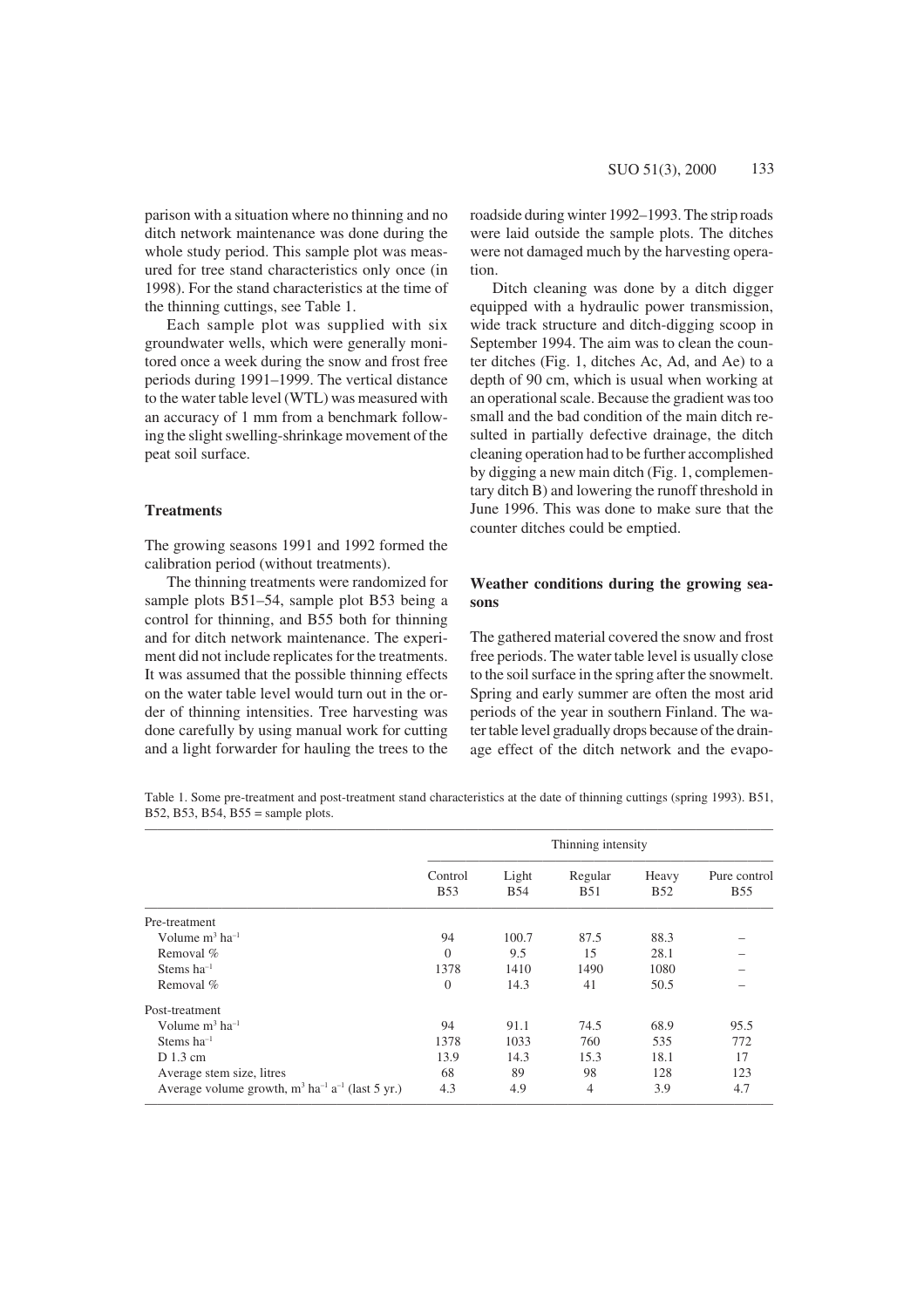

Fig. 2. Precipitation (P) and water table level (WTL) in the sample plots (B51–B55) of Ahvenräme during the calibration period from late May through early October 1992. The bars are the weekly sums of precipitation and the lines indicate the average water table level in the plots.

transpiration of the tree stand. The minimum is usually reached around the middle of July and maximum in the fall, in October–November before the soil freezes (see Fig. 2). However, the irregular pattern of summer precipitation may cause big annual variations in this trend.

Daily precipitation data was received from the Hyytiälä Forestry Station, University of Helsinki, situated 1 km east of the study area (Table 2).

The amount of precipitation during the summer months (June–September) varied from 204 to 431 mm, the long-term average being 320 mm in the area in question (Table 2). The summers during the period representing the effect of thinning (1993–1994) were drier than in the calibration period (1991–1992). The last period representing the four growing seasons after ditch network maintenance had especially large variation in precipitation.

#### **Study approach**

The effects of thinning and ditch cleaning on the water table level were studied by applying the calibration period–control plot–system. The ad-

Table 2. Monthly precipitation values for the summer months 1991–1999 measured at Hyytiälä Forestry Station 1 km east of the study area. The long-term average sum indicates average precipitation during the summer months of the last 30 years.

|       | Year  |       |       |       |       |       |       | Long-term<br>average (1969-1999) |      |     |
|-------|-------|-------|-------|-------|-------|-------|-------|----------------------------------|------|-----|
|       | 1991  | 1992  | 1993  | 1994  | 1995  | 1996  | 1997  | 1998                             | 1999 |     |
| Month |       |       |       |       |       |       |       |                                  |      |     |
| June  | 99.7  | 12.6  | 48.9  | 87.8  | 72.5  | 71.4  | 65.4  | 106.5                            | 28   | 63  |
| July  | 72.3  | 83.7  | 89.2  | 45.1  | 54.9  | 153.4 | 104.5 | 152.2                            | 78   | 94  |
| Aug.  | 41.2  | 170.1 | 112.2 | 63.7  | 91.1  | 6.9   | 81.2  | 114.2                            | 63   | 90  |
| Sept. | 72.7  | 118.8 | 20.3  | 65.8  | 62.8  | 26    | 83.9  | 58.5                             | 35   | 73  |
| Total | 285.9 | 385.2 | 270.6 | 262.4 | 281.3 | 257.7 | 335   | 431.4                            | 204  | 320 |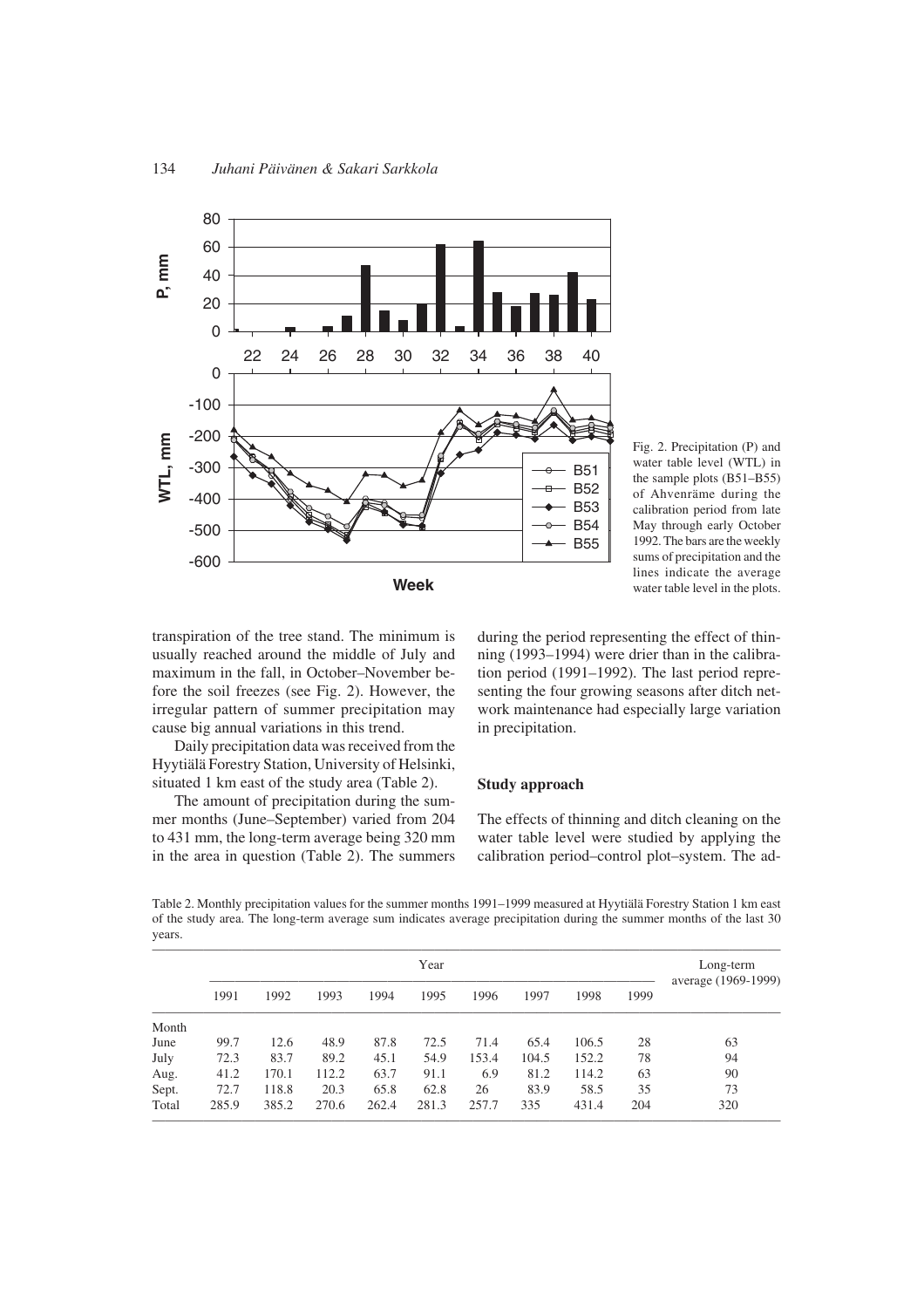vantage of this approach is that slight original differences between tree stand structure or drainage intensity should not affect the results. It is essential that both the calibration period and the treatment periods are long enough to cover the natural variation of the measured variables.

The growing seasons represent the following periods under the treatments mentioned:

Calibration (without any treatments) 1991– 1992

Tree stand thinning 1993–1994

+ Ditch cleaning 1995

+ Ditch network maintenance 1996–1999.

The effect of the treatments on the water table level was evaluated graphically and by linear regression analysis.

The graphical analysis was done in two ways: The average water table levels were first plotted by sample plots and growing seasons to show the temporal variation. The second examination was done with the help of duration curves, which show how long proportionally and at what level the water table stands during the different treatment periods (Päivänen 1982).

By using simultaneous water table levels as data pairs, the regressions between the pure control (sample plot B55) and the treatments were determined. The vertical distance between the regression lines of the calibration period and the post-treatment period was considered to indicate the change caused by the treatment, e.g. thinning or thinning + ditch network maintenance (Ahti & Päivänen 1997). The same principle can be used when comparing the different treatments with each other. The analysis of variance was used in testing the differences between pre/post-treatment slopes and intercepts. These tests were performed by using the statistical BMDP-programme (BMDP 1990).

#### **Prehandling of the material**

As mentioned earlier, the ditch cleaning operation in fall 1994 turned out to be at least partly unsuccessful: the cleaned ditches remined partly water-filled during most of the summer 1995. These field observations were supported by the preliminary graphical analysis. Therefore it was considered appropriate not to include the growing period of 1995 for further examination.

Consequently, periods 1991–1992 (calibration), 1993–1994 (thinning) and 1996–1999 (ditch network maintenance) were accepted for further examination. Only the material representing the growing season (from early May to the end of September) was considered for the calculations.

#### RESULTS

The graphical analysis showed only slight changes in the water table levels caused by the treatments (Fig. 3). When the harvested volume was considerable (thinning intensities 15% and 28% of the total volume), the thinning treatment raised the water table. Because of the very small changes in the water table level in sample plots B53 and B54, the regression analysis was only performed for the data of sample plots B51 and B52. Irrespective of treatment and observation period, the differences between these sample plots in the level and the slope of the regression lines seemed to be small as well (Fig. 4). The cuttings raised the water table by ca. 7 cm at the most. The coefficient of determination exceeded 0.90 for all regressions.

In spite of the smaller removal (volume basis), the thinning treatment seems to have influenced the water table more clearly in plot B51 than in plot B52. One explanation could be that the absolute number of trees removed was higher for sample plot B51 than for B52. The slight rise observed in the water table level (period 1993– 1994) was again eliminated by successive ditch network maintenance (period 1996–1999, see Figs. 3 and 4, and Table 3). According to the statistical analysis the effect of the thinning treatment on the water table level is significant in both of the sample plots with a risk level of 5% (Table 3).

#### DISCUSSION

Thinning and ditch network maintenance showed only minor effects on the ground water level of a peatland area drained earlier for forestry. On the other hand, the experimental lay-out has some weak points which may cause errors in the results. For example, some cuttings performed on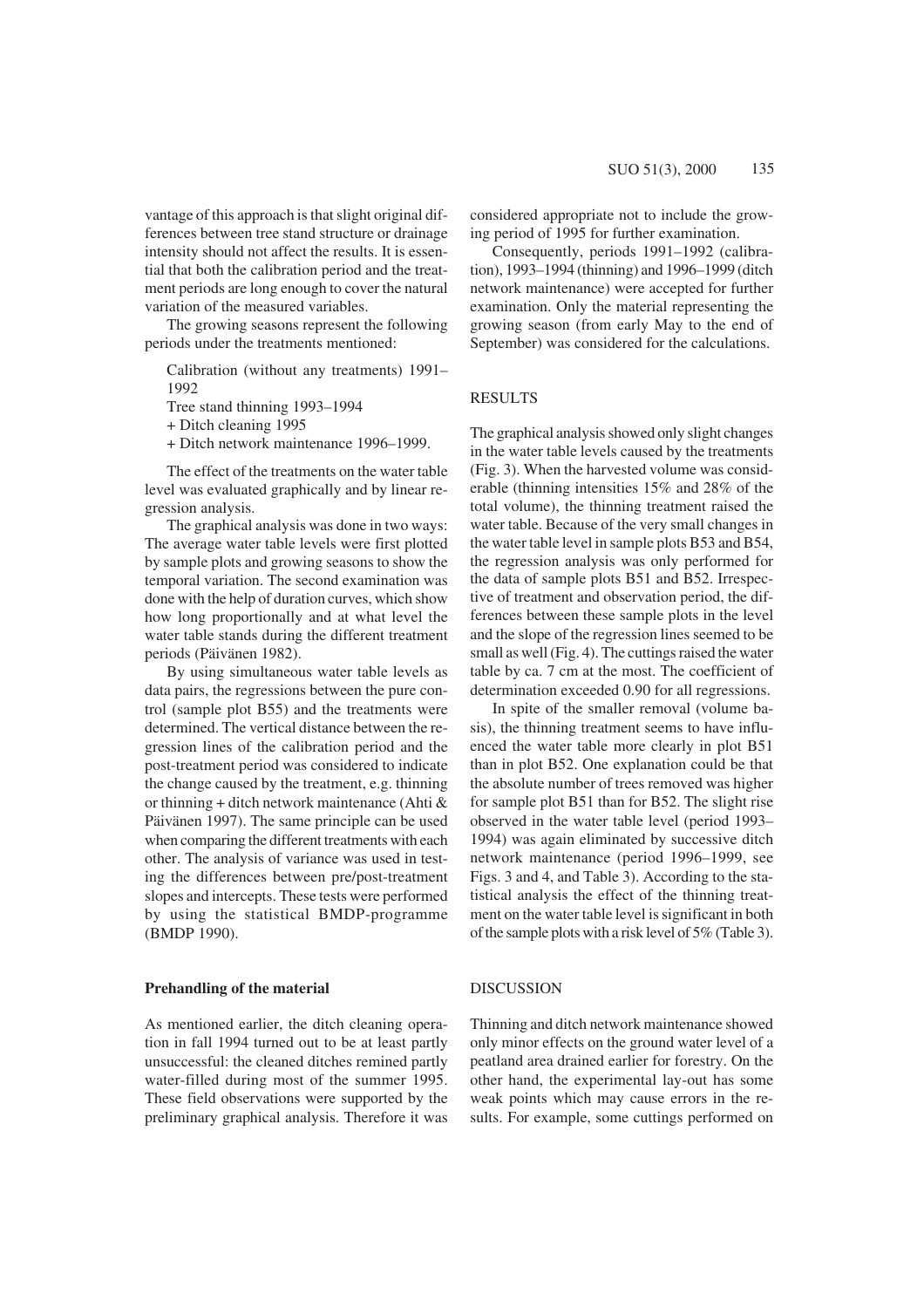

Fig. 3. The duration of the water table levels in the sample plots (B51–B55) of Ahvenräme during the different study periods. Time axis proportional.

Table 3. Statistical significance (p) of the regression equations (slope + intercept) between treatments when the simultaneous water table levels in the sample plots B51 and B52 are compared with the pure control (B55) (see Fig.4). Column WTL indicates the direction of the change in the water table level during the different treatment periods.

| Sample plot | <b>Treatments</b>              | WTL.     | F      | D     |
|-------------|--------------------------------|----------|--------|-------|
| <b>B51</b>  | Calibr. vs. thinning           | Rising   | 16.876 | 0.000 |
|             | Thinning vs. ditch maintenance | Lowering | 68.495 | 0.000 |
|             | Calibr. vs. ditch maintenance  | Lowering | 1.061  | 0.349 |
| <b>B52</b>  | Calibr. vs. thinning           | Rising   | 7.407  | 0.001 |
|             | Thinning vs. ditch maintenance | Lowering | 38.611 | 0.000 |
|             | Calibr. vs. ditch maintenance  | Lowering | 3.353  | 0.038 |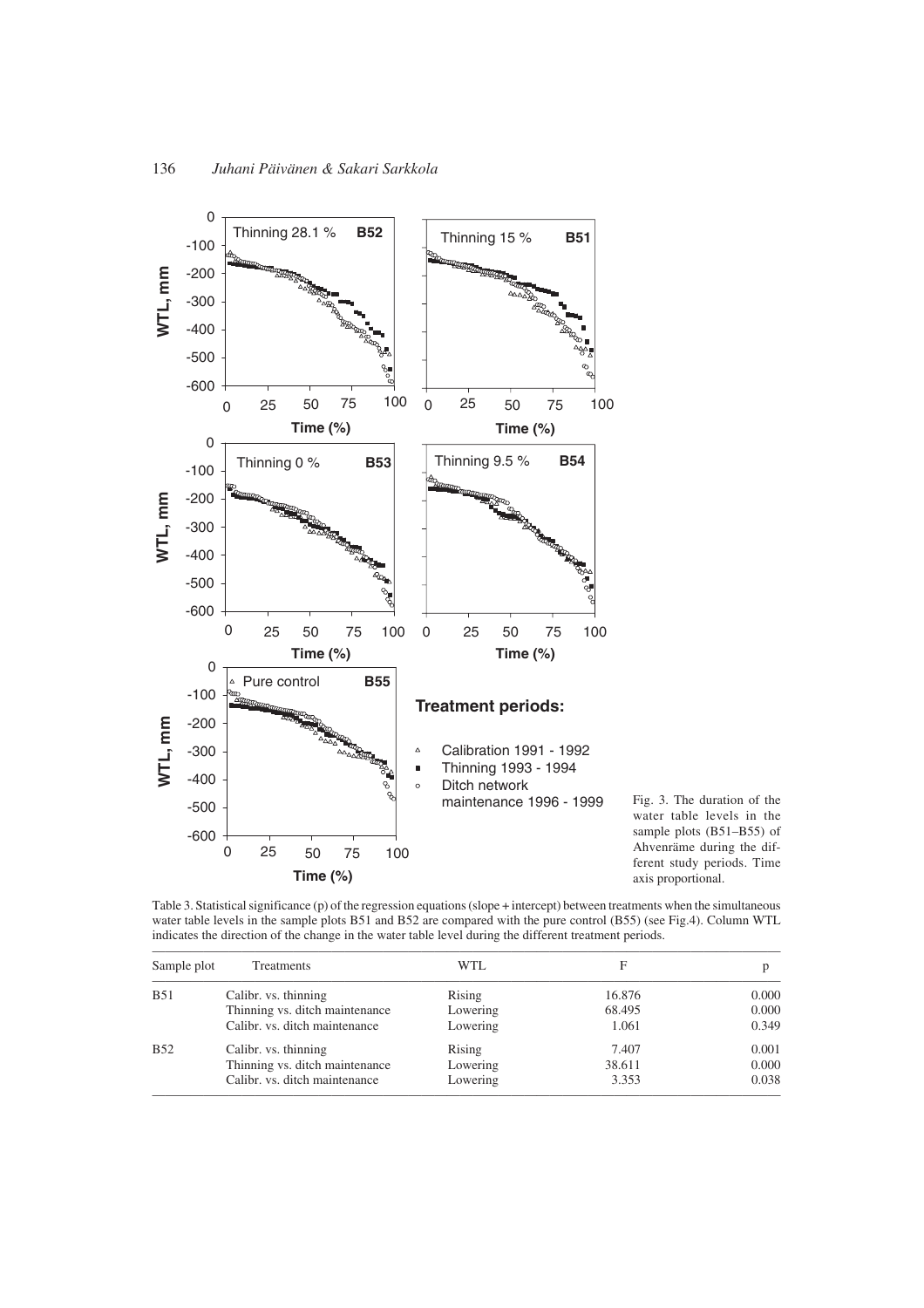

Fig. 4. The regression lines of the water table level (WTL) between pure control (B55) and sample plots B51 and B52 in Ahvenräme during the different treatment periods: Calibration 1991–1992; Thinning 1993–1994; Ditch network maintenance 1996–1999. The percentages indicate the proportional thinning removal of the total volume of the stand. See Table 3 for statistical differences between the regressions.

upland sites near control plot B55 may have slightly changed its hydrological conditions probably towards wetter conditions. The approach, however, presumed that the conditions in the control plot had not been altered by human activity.

The removing of living stand — even partly usually raises the water table level because of the diminishing interception loss and transpiration by the tree stand (Heikurainen & Päivänen 1970, Päivänen 1974, 1982). In this study the direction of the cutting effect on the water table level is in accordance with this theory but the absolute raising effect was small. The reason for this is probably the small amount of removed stand volume and careful logging, which did not have any dramatic effect on the stand hydrology.

#### **CONCLUSIONS**

The study shows that in the planning stage, a careful evaluation of the need for the maintenance of ditch network (ditch cleaning and complementary ditching) should be done in connection with the

first commercial thinning in order to avoid unnecessary costs. The cutting removal itself (up to 30% of volume) seems to be too small to cause any ecologically harmful rise in the water table level. The necessity of ditch network maintenance is probably more dependent on the extent to which the ditches have deteriorated in connection with the logging operation (Rantonen & Päivänen 1989). The effects of later thinning cuttings or regeneration cuttings on the soil hydrology are probably noticeably larger.

#### ACKNOWLEDGEMENTS

The experiment was originally established by the Department of Forest Ecology, University of Helsinki mainly for demonstration purposes. Later, it has been associated with a larger thinning experiment dealing with Scots pine growing on drained peatlands. The latter study is being coordinated by the Finnish Forest Research Institute. The financial support afforded by the Finnish Forest and Park Service, and co-operation with Dr. Hannu Hökkä and Ms. Riitta Heinonen, M.Sc. at the Finnish Forest Research Institute, are greatly appreciated.